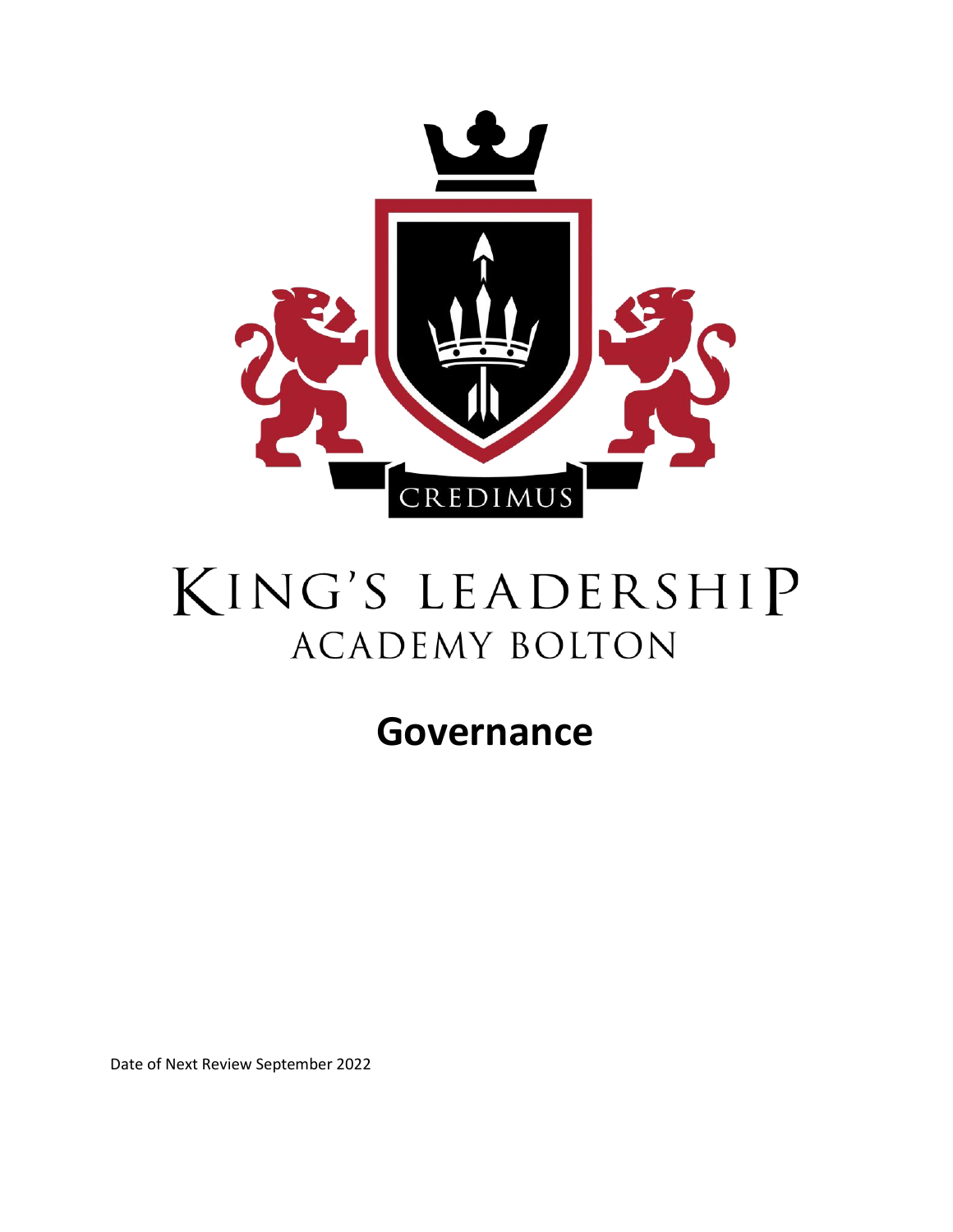# **The Vision for our Academies**

Our vision is to create a mutually supportive group of outstanding schools that give every Great Schools' student the opportunity to go to university or pursue the career of their choice.

# **The Mission of Each Academy**

To create a family of mutually supportive schools in which each of our students will develop the academic skills, intellectual habits, qualities of character and leadership traits necessary to succeed at all levels in society and become successful citizens in tomorrow's world.

# **The Ethos of our Academies**

We firmly believe that if young people come to a school where they feel valued, safe and teachers have their best interests at heart, then they will commit themselves; they will work harder; suffer fewer distractions; become more motivated and achieve more. Research shows that pursuing a character-driven approach to education, based on a firm set of values, is the lever that produces such an ethos.

# **Our Values**

The Great School's 'seven pillars of character' are bound within the ASPIRE Code. The pillars are:

- **A** aspiration and achievement through the development of these character traits we want our students to develop not only the highest of aspirations but also the drive and determination to achieve those aspirations
- **S** self-awareness by becoming more self-aware our students will gradually develop a greater understanding of themselves as a person as well as their strengths and, perhaps more importantly, the areas in which they need to develop
- **P** professionalism by taking a 'professional' approach to life we encourage our students to develop 'self-pride' in all that they undertake. This includes being punctual, attending daily, dressing well, presenting their work to the highest professional standards, and adopting a professional approach to their behaviour
- **I** integrity we help our students understand that integrity is not just about telling the truth. It is about being true to their beliefs and upholding them; it is about having pride in all that they do, always working to their true ability and behaving correctly to other people at all times
- **R** respect we help our students understand that respect is not simply about being polite, courteous and good mannered. It is about respecting your own ability and working hard to achieve well. It is about valuing British Values and the differences in others, their background, faith and culture, and looking after our planet and its limited resources
- **E** endeavour by endeavour we mean working hard to achieve success; being focussed on the task in hand; tackling it conscientiously and diligently; having the perseverance, resilience, tenacity and grit to keep going when others start to give up

## **Our Motto**

# **Credimus – We believe**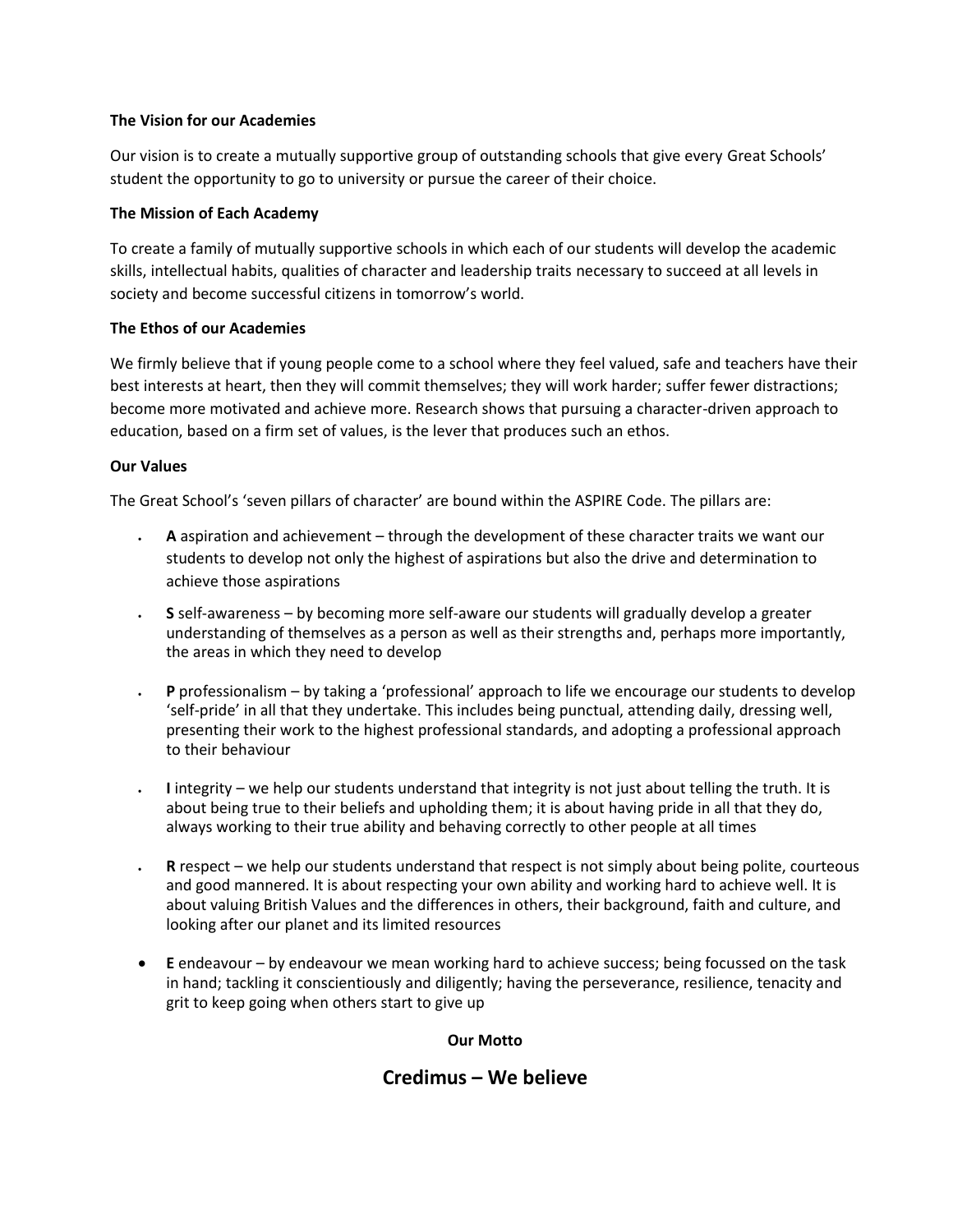#### 1. Introduction

This document sets out in outline the Trusts' governance and delegation structures. For further detailed information on roles and responsibilities please refer to the Scheme of Delegation set out in Appendix 1 and the Trust's Governors' Handbook as on the Trust's website: www.greatschoolstrust.com

#### 1.1 About the Trust

Great Schools is a non-profit making trust, a company limited by guarantee with charitable status. It is a multi-academy trust approved by the Department for Education (D.f.E) to help raise the standards of education in our schools. The Trust brings together expertise from the education field and the professionalism and influences of commercial partners. Our Education Team has proven expertise and experience and has been very successful in substantially improving schools, both in the UK and internationally.

#### 1.2 The vision of the Trust

The founding sponsors of the Great Schools Trust share the same vision for all of its academies. This vision is to create a mutually supportive group of outstanding academies that that give every student the opportunity to go to university or pursue the career of their choice.

The Trust has developed a personal 'flight path' approach for learning that enables each pupil to reach the highest level of personal achievement through the further development of their character and leadership traits; exposure to an innovative and challenging curriculum; evidenced based approaches to teaching and data driven remediation all within an ethos of high expectations and no excuses.

When an academy joins the Great Schools Trust we will make a commitment to working together; sharing knowledge and best practice and making a commitment to help that academy provide the very best education for each of its pupils. We will achieve this by working with the academy to improve the quality of teaching and learning; helping implement the Trust 'character and leadership' programmes and by supporting the academy to become outstanding as soon as it is able.

#### 2 Structure of Governance

Please refer to the chart in appendix 1

## 3. The Trust Board

The Trust is governed by its Board of Directors, whose responsibility it is to oversee the management and administration of the Trust and the academies which it operates and to ensure that all children attending its academies are able to achieve their full potential. These governance arrangements are laid down at multiacademy trust level as they were agreed with the D.f.E and are set down in the Trust's Master Funding Agreement. It is the responsibility of the Trusts' Sponsors to appoint the Trust Board Members. The Trust Board is the overarching governing body for all of its academies.

#### 3.1 Accountability

The Trust Board has overall accountability to the Department for Education for the management and performance of all of its academies. The Trust Board also has corporate responsibility for these.

This responsibility is exercised through:

- The determination of an overall vision, mission, ethos and values for its academies
- The determination of guiding policies for all academies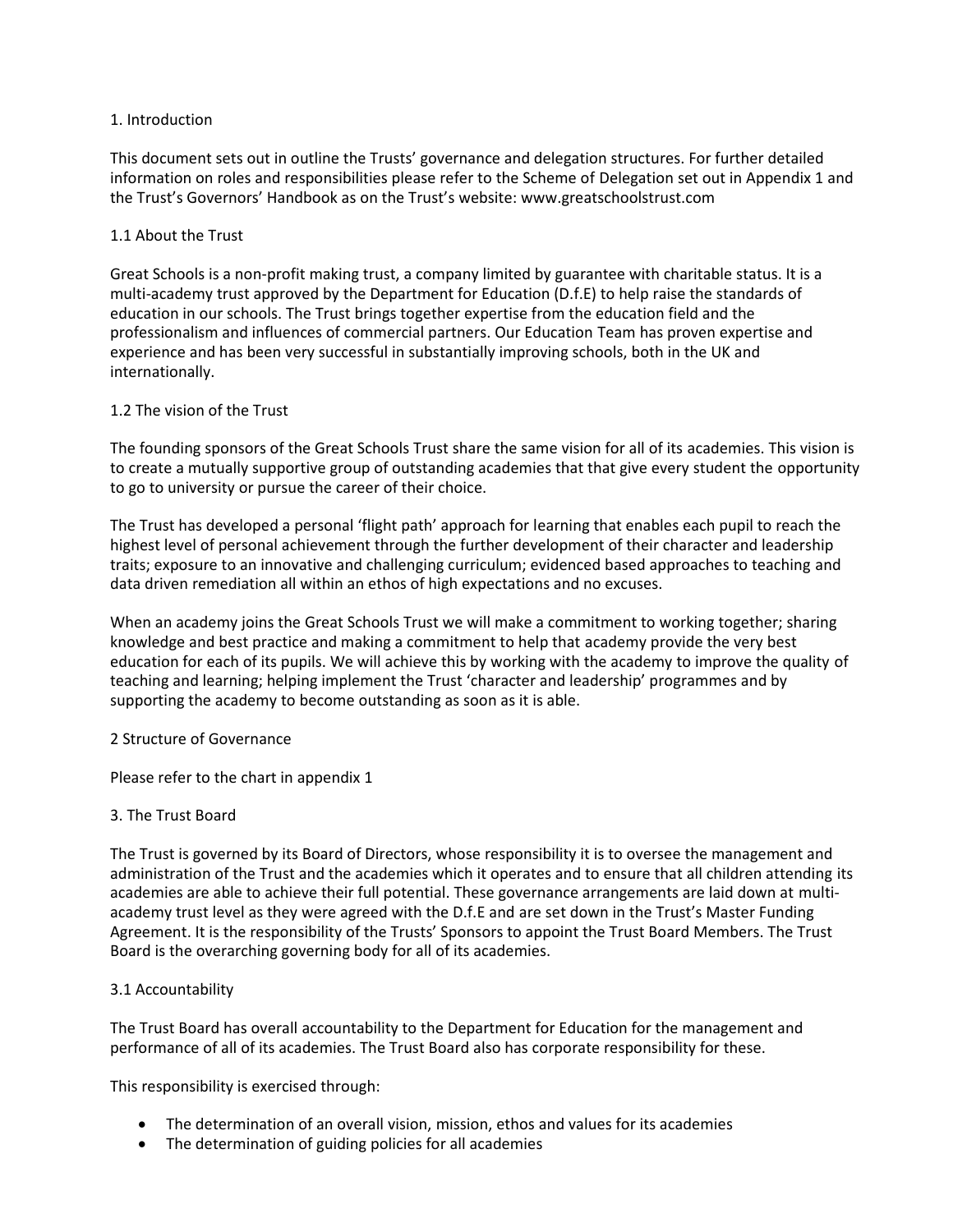- The setting of individual performance targets for each academy
- Overarching strategic planning to ensure the smooth and effective functioning of each academy; achievement of individual performance targets and the management of overall performance
- Implementing a financial control system which approves the overall business plan and budget; sets financial standards and manages overall financial performance

The C.E.O.is accountable to the Trust Board and it is his / her responsibility ensure that:

- All academies implement the vision, mission, beliefs, values, ethos and curriculum strategies set out by the Board
- All academies comply with Trust directives, whilst maintaining the highest of standards
- The ethos of each academy supports the Trust's philosophy of 'high expectations and no excuses'
- All academies achieve their individual performance targets
- Each academy is led and managed in a smooth and effective manner
- Each academy is implementing a financial control system which ensures effective financial management
- Each academy works actively with its local community in meeting its hopes and aspirations for the young people of that community

Academies and their Executive Principals/Principals are accountable, and report to the Trust through the C.E.O.

The Trust is responsible for the appointment and performance management of Executive Principals/Principals.

#### 3.2 Delegated Powers

The system of delegation of powers is set out in the Trust's Scheme of Delegation. The Trust Board delegates powers to:

- The Chief Executive Officer
- Executive Principals / Principals
- Chief Finance and Operating Officers
- Local Governing Bodies

The Chief Finance and Operating Officers have, in consultation with the C.E.O. the power to delegate to persons as appropriate to carry out financial and operational duties and responsibilities in line with the Trust's expectations and standards.

#### 3.3 The Trust Board

| Name           | Position                         |  |
|----------------|----------------------------------|--|
| Sir Iain Hall  | <b>Chief Executive Officer</b>   |  |
| Shane Lerston  | Director - Teaching and Learning |  |
| Michael Taylor | Director - School Improvement    |  |
| Colin Scotland | Director                         |  |
| Aiden Harper   | Director                         |  |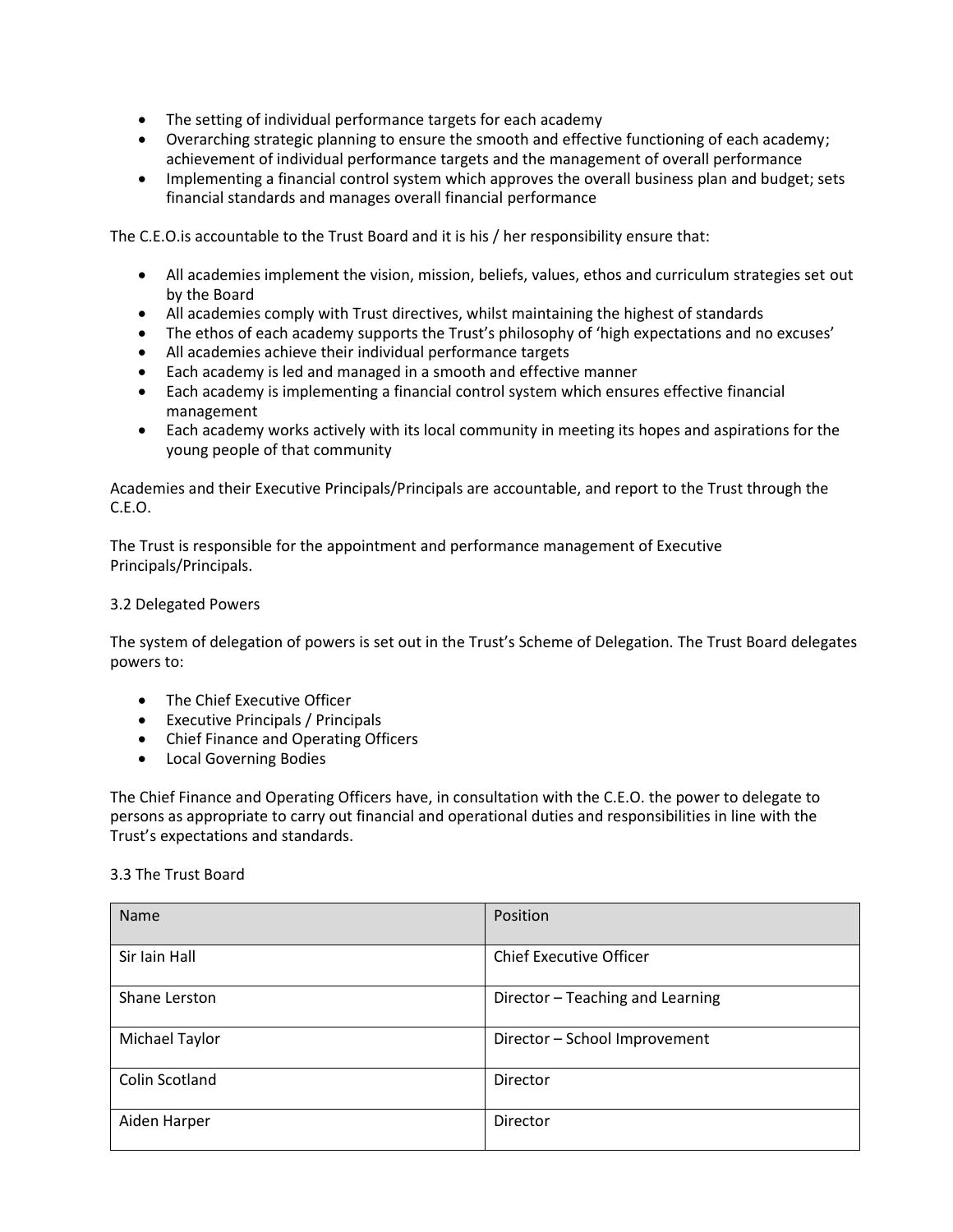| Deborah Vaughan Massey | Director                            |  |
|------------------------|-------------------------------------|--|
| <b>Claire Morgans</b>  | Director                            |  |
| Andrew Reay            | Non-executive Director - Leadership |  |

For details about each member please refer to the Trust website www.greatschoolstrust.com

## 3.41 Terms of reference for the Trust Board

See appendix 2 for terms of reference of the Trust Board

#### 3.42 Board Task Groups

In addition to the Scheme of Delegation the Trust Board may, from time to time, convene time limited task groups to consider particular issues or opportunities that may impact on all Trust opportunities.

#### 4. The Academy

The system of delegation of powers is set out in the Trust's Scheme of Delegation in appendix 1, which provides a delegation checklist setting out the levels at which decisions are made

#### 4.1 The Executive Principal

The Executive Principal, where in place, is responsible for working with their allocated academies to ensure the successful development and implementation of the Trust's vision, mission, ethos, beliefs, curriculum strategies, standards and outcomes. Responsibilities as set out in the Scheme of Delegation include the line management of Principals.

The Executive Principal is accountable, and report, to the Chief Executive Officer.

The Executive Principal has the right to attend all in-school meetings as well as meetings of the Local Governing Body.

It is the responsibility of the Executive Principal to report any financial. Child protection, staffing or operational concerns directly to the Chief Executive and the Chair of the Local Governing Body.

4.2 Executive Principals' Performance Management

The Trust is responsible for the performance management of the Executive Principal through the office of the C.E.O.

#### 4.3 The Principal

In the absence of an Executive Principal the responsibilities of the role fall to Principal. The Principal is responsible for the day-to-day running of the academy in accordance with the Trust's scheme of delegation. This allows for flexibility in delegation of powers as the Trust Board sees fit. The trust may delegate maximum autonomy, within the Trust wide vision, mission, values and beliefs to highly successful academies.

The Principal is accountable and reports to the Executive Principal or, where there is no executive Principal, directly to the C.E.O.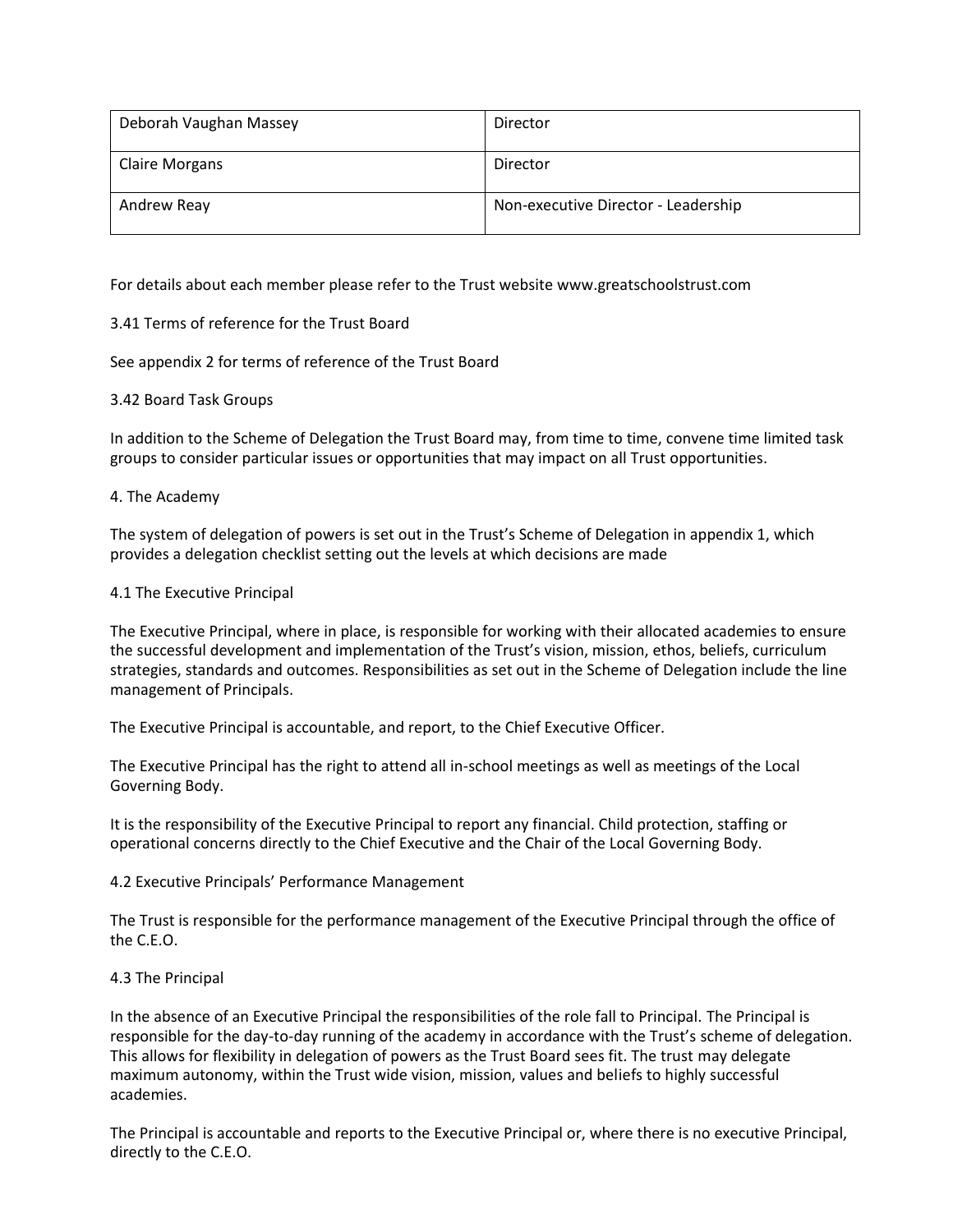In exceptional circumstances the Principal is able to report issues of concern directly to the Trust Board. Unless the Trust agrees other specified arrangements with the Principal and Local Governing Body, he or she will work with the appointed Senior Leadership Team to execute their responsibilities for managing the school, implementing the Trust wide vision, mission, values, beliefs, curriculum strategies, standards and outcomes as well as raising and sustaining the performance of the academy.

# 4.4 Principals' Performance Management

The Trust is responsible for the performance management of the Principal through the office of the C.E.O. The Chair of Governors attends the Principal's appraisal in an advisory capacity.

## 5. Local Governing Bodies

## 5.1. Constitution of Local Governing Bodies

Each Great Schools Trust academy has a Local Governing Body made up of the following:

- 5 Trust Appointed Governors appointed by the Trust Board
- 2 Staff Governors drawn from the school's staff
- 2 Parent Governors, elected by the registered parent body
- The Academy's Principal in an ex officio capacity
- The C.E.O. as the Trust's representative

The term of office for governors is three years

#### 5.2. Status and delegated duties

The governing bodies in the Trust's academies are referred to as Local Governing Bodies (LGBs) because their role is at a local, i.e. academy, not Trust level. LGBs are sub-committees of the Trust Board. Their powers are determined by the Trust and their responsibilities are not the same as those in maintained schools or in single (standalone) academy trusts.

LGBs are responsible for ensuring that the academy Senior Leadership Team implements the Trust's vision, mission, ethos, beliefs, curriculum strategies, standards and outcomes.

Additionally, it is not the LGB's responsibility to recruit the Principal or to hold the Principal and Senior Leadership Team (SLT) directly to account for school performance. As the overarching governing body, all of these are the Trust's responsibilities and are delegated as set out in the Trust's Scheme of Delegation.

LGBs are able, however, to bring their influence to bear on decisions and have an important and valued monitoring and advisory role. They also have a vital role to play in acting as advocates for the academy, promoting its achievements to local stakeholders and the wider community.

The Trust may also choose to delegate wider responsibilities to the LGB of an individual highly successful academy. The Trust's Scheme of Delegation allows for flexibility in the delegation of power as the Trust Board sees fit.

## 5.3. Statutory duties

Routinely delegated duties to the LGB are the Trust's statutory responsibilities for:

- Pupil Exclusions delegated to the Pupil Exclusions Committee
- Admissions delegated to the Admissions Committee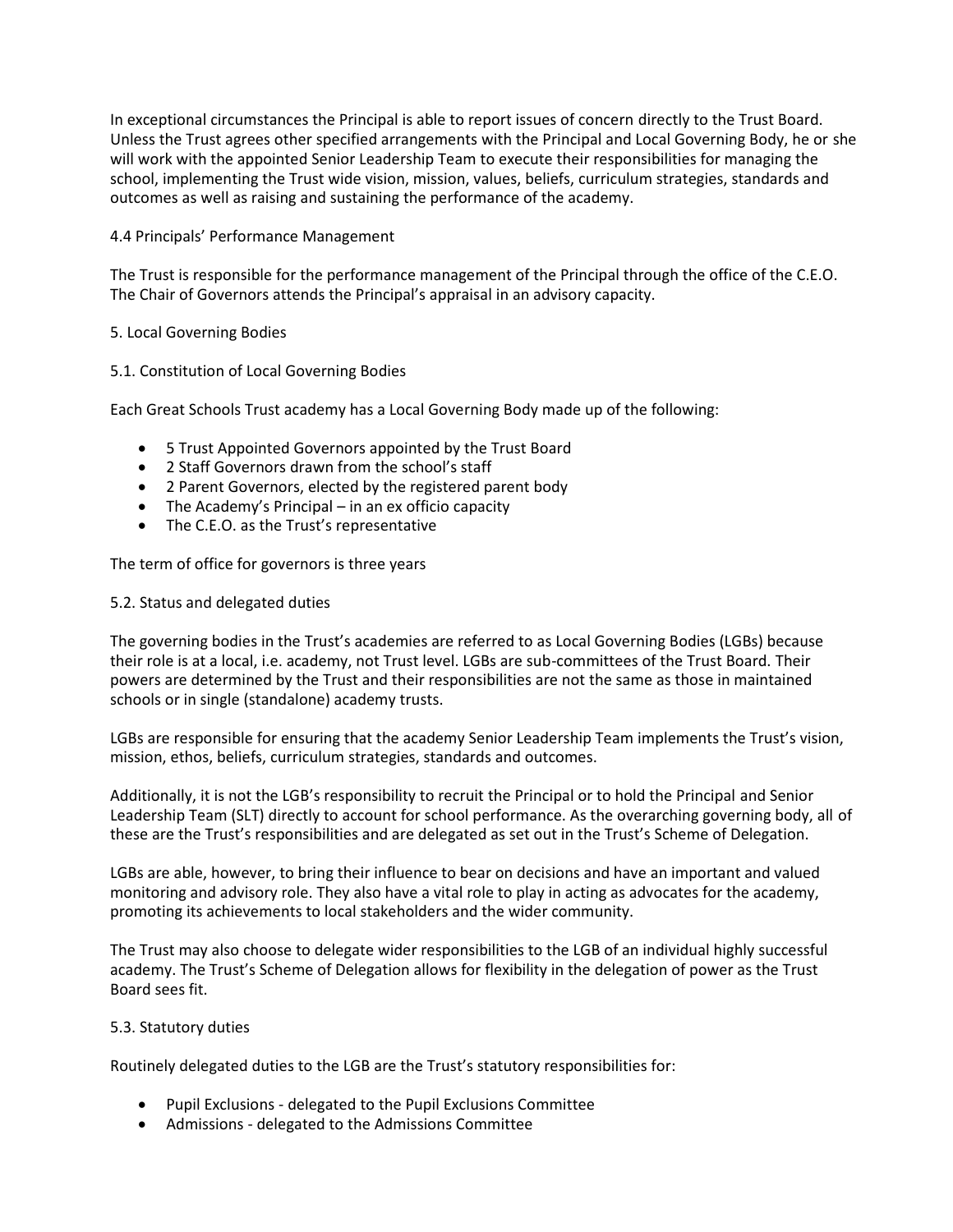#### 5.3.1. Pupil Admissions and Exclusions Committee

#### Admissions

The Admissions Committee meets to advise the Trust as required in line with the Trust's and the academy's admissions and exclusions policy as approved by the Secretary of Estate.

#### **Exclusions**

The academy Principal is responsible for day-to-day pupil discipline. The Pupil Exclusions Committee is primarily in place to enable parents/carers and students to appeal against any exclusion decision taken. It is made up of the governors selected from the LGB.

The committee meets only when required.

#### 5.4. Trust Appointed Governors

There are a number of specific areas of focus where the Trust's Board considers the LGB's input particularly valuable. Directors wish to ensure that the skills related to these areas of focus are consistently in place. To achieve this, the Trust Appointed Governors, of which there are five on each LGB, have specific delegated duties covering the following roles:

- Safeguarding Governor
- SEN/Pupil Premium Governor
- Educational Standards Governor
- Finance Governor
- Community Liaison Governor

#### 5. Chair and Vice Chair roles

The Chair and Vice Chair roles on the LGBs are annual appointments (or reappointments) made by the Trust. Only Trust Appointed Governors are eligible for these roles. Therefore governors who are Chairs or Vice Chairs have dual roles as they also fulfil one of the Trust's designated roles set out in 5.4 above.

#### 5.6. Parent and Staff Governors

The LGB is responsible for the appointment of the Staff Governors by inviting nominations and, where required, through holding elections. This includes managing that process.

The LGB is also responsible for the appointment, through election, of the Parent Governors and for making all the necessary election arrangements. This includes ensuring that appointees are parents of registered students at the school – a Parent Governor must be a parent of a registered pupil at the school at the time she/he is elected.

## 5.7. Terms of Reference for LGBs

These are to:

- Hold Local Governing Body meetings in accordance with the Scheme of Delegation
- Ensure that the academy Senior Leadership Team implements the Trust's vision, mission, ethos, beliefs, curriculum strategies, standards and outcomes
- Agree the academy's self-evaluation analysis and monitor and evaluate the academy's annual development plan to secure students' academic achievement and personal development
- Discharge statutory duties relating to pupil admissions and exclusions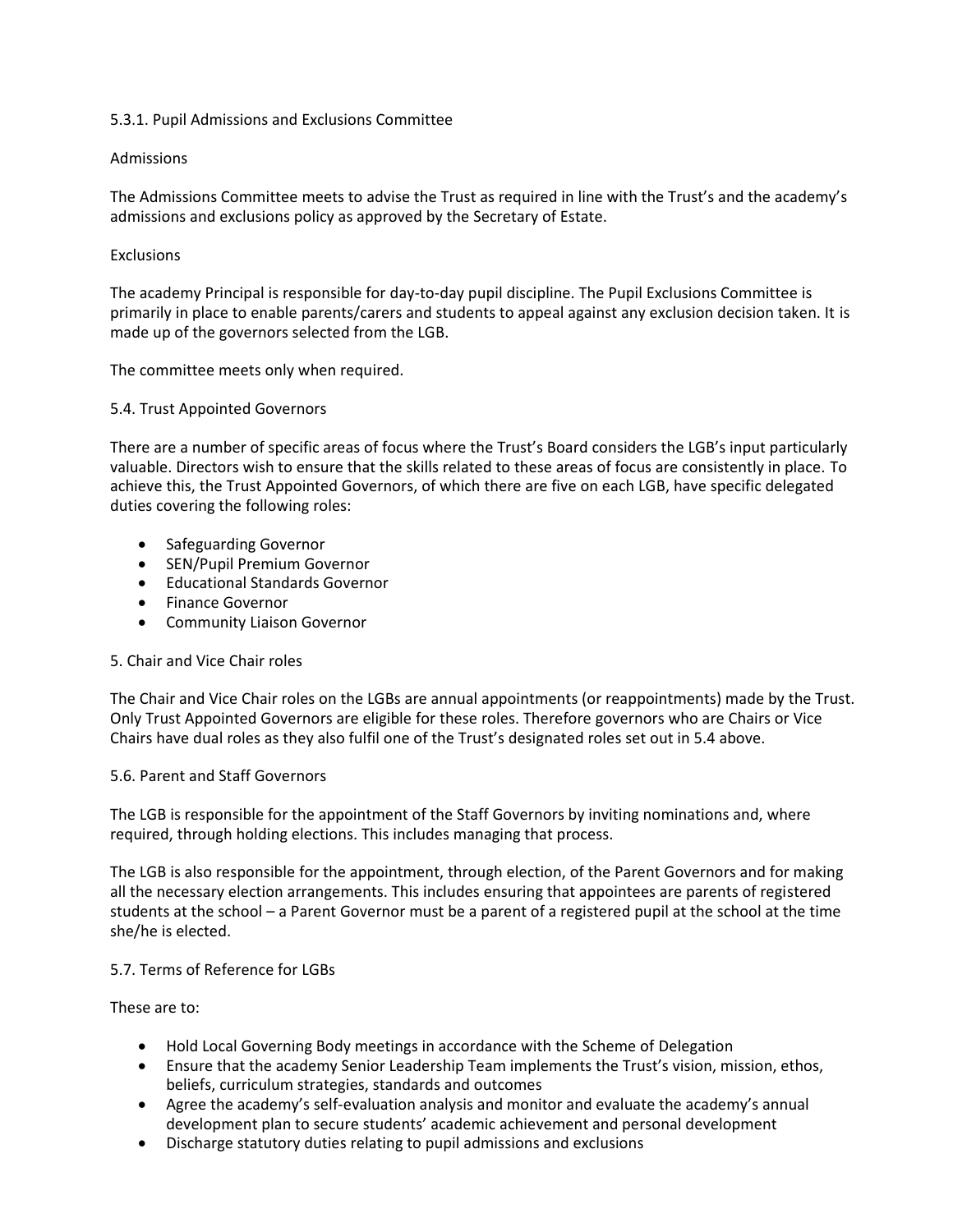- Receive and consider reports on curriculum, attainment, finance, premises and staff (except performance appraisal of Principal)
- Provide feedback and advice to the Trust on the academy's priorities
- Monitor the performance of students and the academy
- Monitor in relation to the academy's budget expenditure
- Monitor that the academy's curriculum is broad and balanced
- Monitor the academy's provision in respect of students' spiritual, moral, social and cultural development
- Monitor the academy's approach to safeguarding
- Monitor that the academy provides for all of its students
- Make contact and communicate with parents and the local community
- Develop community engagement and activity
- Support the Directors and the academy in projecting the activities of the Trust and its academies to the wider community
- Make appropriate comments and recommendations to the Directors
- Request and/or gather information from appropriate bodies or
- Make suggestions and/or proposals for improvement to Directors.

## 5.8. The LGB role in Ofsted inspections

As the overarching governing body for all its academies, the Trust takes the lead role in the formal governor interview with Ofsted Inspectors. The Trust's delegated representatives in those interviews are the C.E.O. and the Executive Principal (where these exist). The Chair of Governors also attends the interview in a supporting role, together with any additional invited governors. In the event that neither the C.E.O. nor the Executive Principal is able to attend, the Trust Board will delegate attendance to an appropriate Director or senior member of the Trust's Education Team. Where the Chair of Governors cannot attend, the Vice Chair will deputise. All governors are encouraged to attend the Ofsted Inspection feedback session at the end of the inspection process.

## 5.9. LGB meetings

The LGB conducts its business primarily through full LGB meetings. Trust Appointed Governors may also attend In-School Working Group meetings in line with their duties. For further information about LGB meetings and who attends please refer to the Trust's Governors' Handbook.

5.10. Chair of Governors details for each academy's LGB

As at August 2015 these are as follows:

| Academy                              | Governance     | Chair                 |
|--------------------------------------|----------------|-----------------------|
| King's Leadership Academy Liverpool  | Interim I.E.B. | Sir Iain Hall         |
| King's Leadership Academy Hawthornes | LGB            | <b>Hilary Wilcock</b> |
| King's Leadership Academy Warrington | LGB            | Debra Vaughan Massey  |
| King's Leadership Academy Bolton     | <b>LAC</b>     | Joanne Hornby         |

For full membership and details of each LGB please refer to the individual academy's website.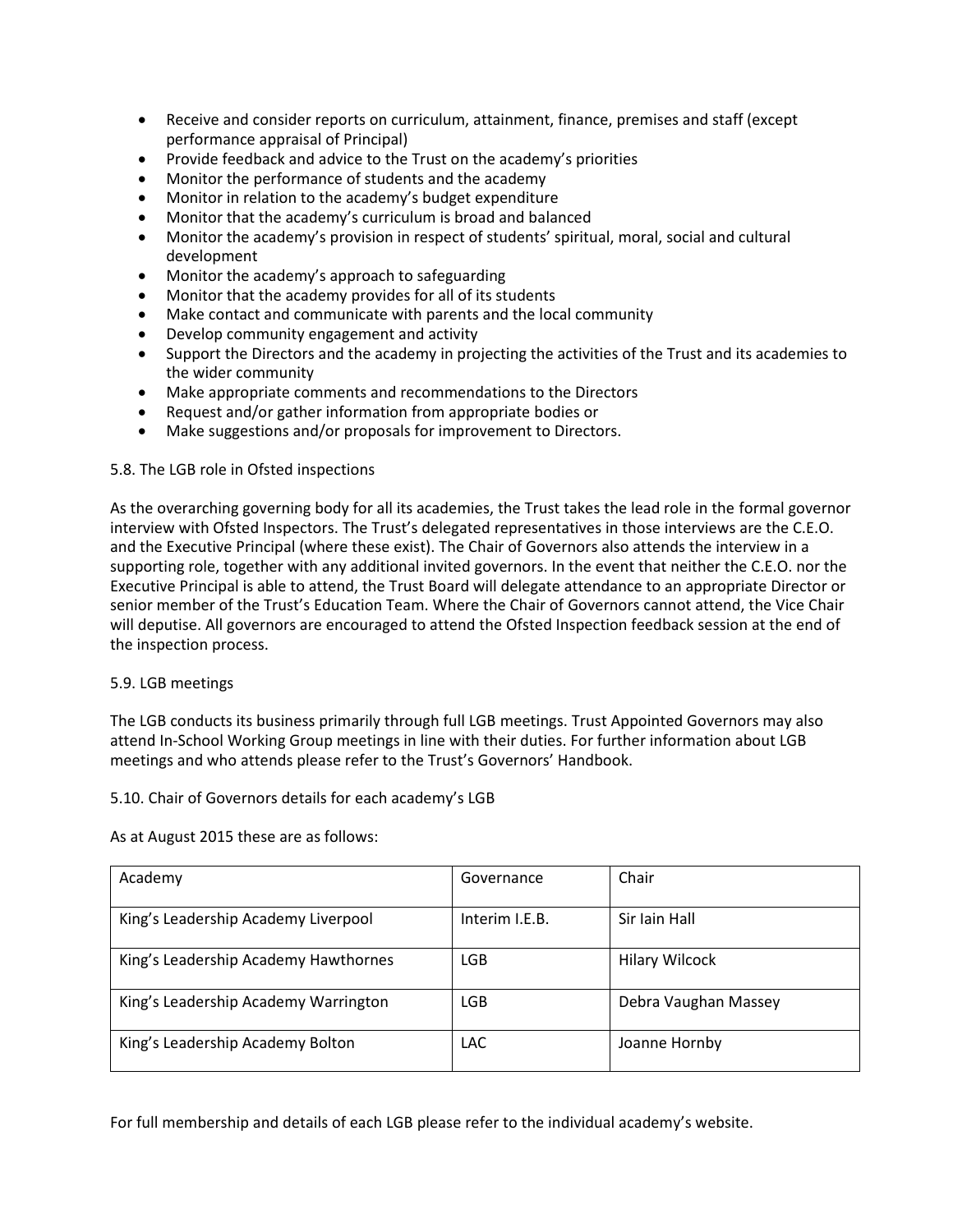**Appendix 1:** 



**Structure of Governance**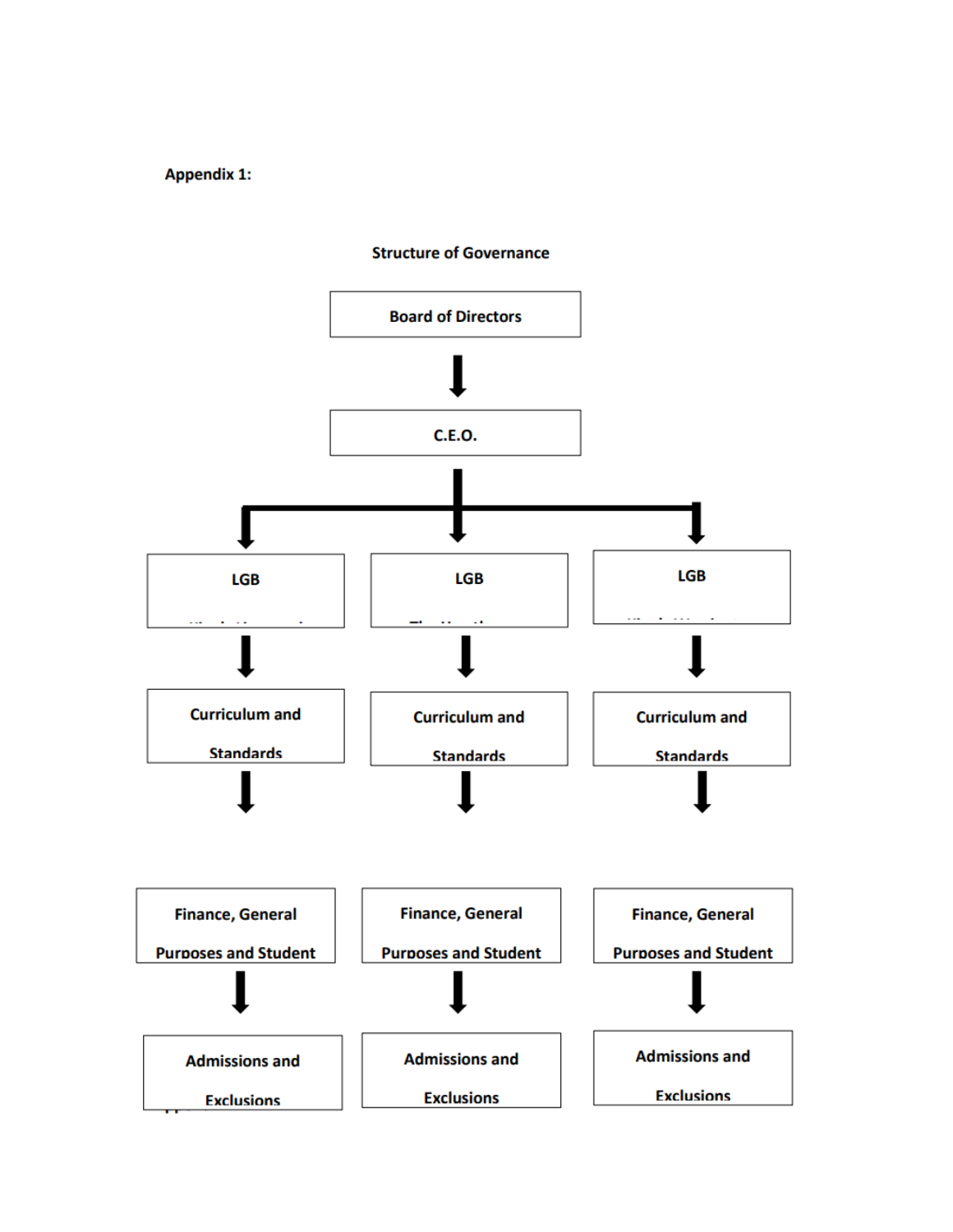# **Appendix 2**

Terms of Reference for Trust Board

The Board will consult Local Governing Bodies before putting in place any arrangements which directly affect LGBs and individual academies and before taking any decisions on policy or procedural matters except where there is a legal requirement to do so.

## The Board of Directors (The Board)

#### Purpose

- Ensure the trust's compliance with charity and company law, its Memorandum and Articles of Association, all other applicable legislation, and DfE and EFA requirements relating to the trust and its academies.
- Ensure proper and regular use of public funds and compliance with the Funding Agreement.
- Ensure the trust is solvent, well run, and meets the needs of students and staff in its academies.
- Ensure the trust acts in accordance with its constitution and powers, promote the success of the trust, and exercise sound judgement and diligence in all its affairs.
- Ensure all directors are skilled in understanding, interpreting, and comparing academy performance data and are kept fully apprised of the performance of each academy all times.
- Ensure all directors have the skills, knowledge, and information to assess the trust's financial performance.
- Ensure the CEO and all senior staff have the skills, knowledge, and experience to run the trust and its individual academies and to effectively manage its financial, human, and physical resources and assets.

## Terms of Reference

#### Governance

The main changes here are that the trust board will determine the overall mission, values, ethos, core curriculum and key performance indicators. Appoint five LGB governors, chair of LGB and terms of reference of LGBs

- Determine, following consultation with LGBs,and approve the trust's mission, vision, beliefs, values,strategy and long term business plan for "advancing for the public benefit education in the United Kingdom by establishing, maintaining, carrying on, managing and developing mainstream academies offering a broad and balanced curriculum, alternative provision, 16-19 academies, or special educational provision" (GST Articles)
- Determine, following consultation with LGBs, curriculum plans, key performance indicators and targets for the trust and individual academies
- Monitor the trust's, and individual academy's, performance against approved plans, key performance indicators and targets
- Determine, following consultation with LGBs, the trust's approach to, and approve, trust wide policies and procedures for the operation and performance of all academies within the trust.
- Determine, following consultation with LGBs, constitutional matters, including procedures where the Board has discretion

Determine and establish arrangements and procedures for:

• Holding at least three Board meetings a year.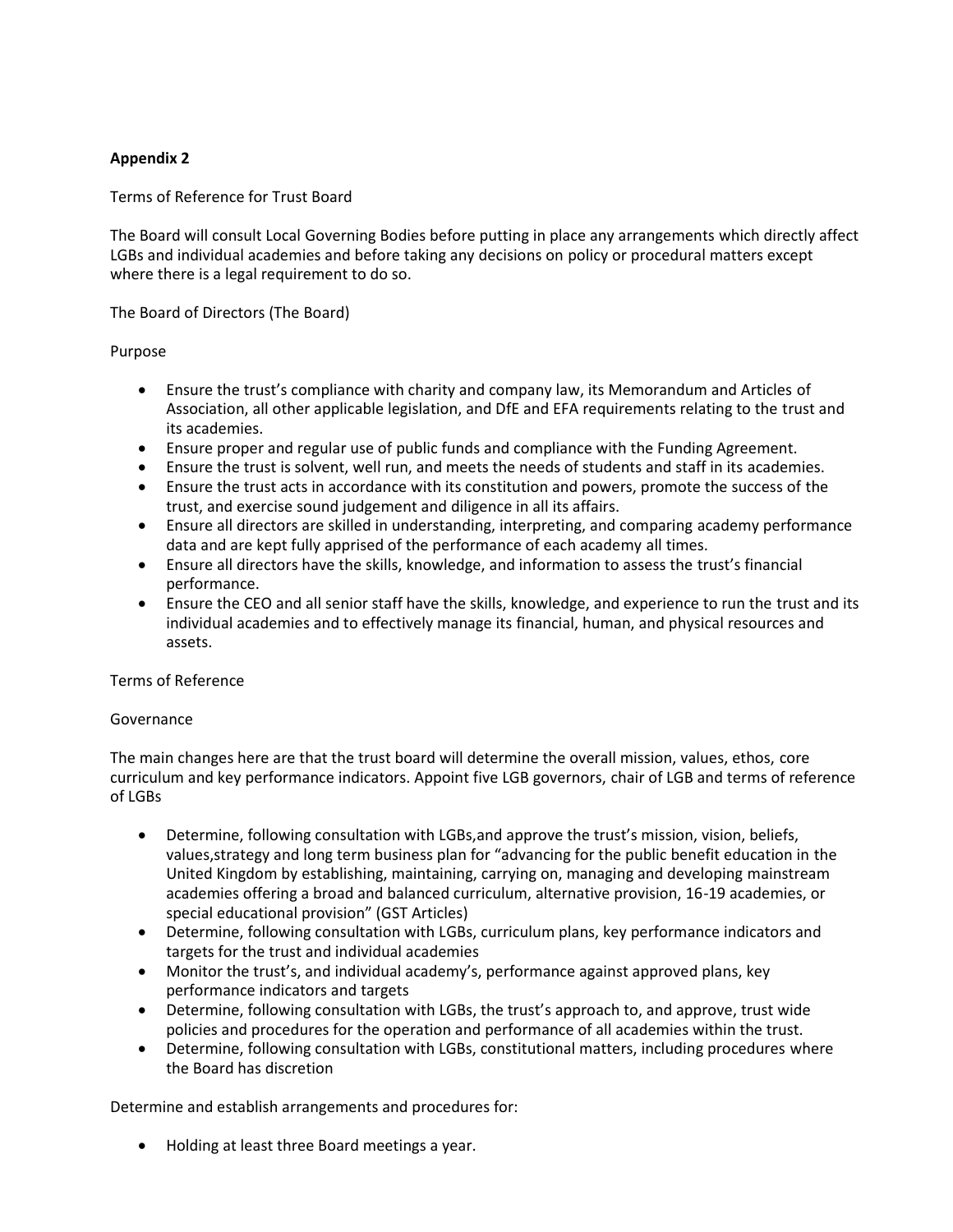- Appointing and removing the chair and vice chair of the Board.
- Appointing directors to standing committees and ad-hoc committees.
- Appointing and removing the company secretary and clerk to the Board
- Appointing directors and patrons
- Suspending and removing any director or patron, appointed by the Board.
- Maintaining and publishing a register of members, directors, local governors, and senior members of staff and their business interests and putting in place measures for avoiding conflicts of interest.

Determine, following consultation with LGBs, and establish arrangements and procedures for:

- Appointing annually the chair of any committee of the Board
- Appointing annually, following a recommendation from each LGB, the chair of each LGB
- Appointing Trust Governors to LGBs and for suspending and removing any governor.
- Appointing/electing Parent and Staff Governors
- Determine and establish, following consultation with LGBs, the committees of the Board, including LGBs and their sub-committees, and determine their terms of reference.
- Determine, following consultation with LGBs, which functions of the Board will be delegated committees, including LGBs, the Chief Executive Officer, Principals, groups and other individuals
- Review, in consultation with LGBs, the constitution, membership, terms of reference, and scheme of delegation of the Board and its committees, including LGBs, annually.
- Determine and establish, following consultation with LGBs, arrangements for making agendas, papers, and minutes of meetings of the Board and its committees, including LGBs. [statutory requirement]
- Receive reports from any committee, including LGBs, or individual, or group to whom a has been delegated and to consider whether any further action by the Board is

## Curriculum and Standards

Determine and establish, following consultation with LGBs, the trust's overall approach to and arrangements and policies and procedures for:

- Implementing the Trusts approach to character and leadership education in each academy
- Monitoring and evaluating academy performance and improvement
- Providing support and challenge and holding the CEO and academy Principals to account.
- Taking action to secure improvement/ pace of improvement in academies.
- Approving, monitoring and evaluating the impact of education related policies and procedures and plans- to include:
- Data requirements to inform LGBs and the Board of standards and attainment in consultation with LGBs;
- Setting KPIs and challenging targets for each academy in the trust in consultation with LGBs
- Trust-wide leadership and management arrangements.

Finance, General Purposes and Student Support

Financial Planning, Controls, Monitoring and Management

- Ensure the trust complies with all matters of regularity, propriety, and value for money in its use of public funds and develops and implements effective financial policies and procedures
- Ensure the trust develops effective and efficient systems and procedures for financial planning, internal controls, monitoring and management, propriety, audit, and for observance and compliance with all financial regulations, EFA guidance, and the Academies Financial

Handbook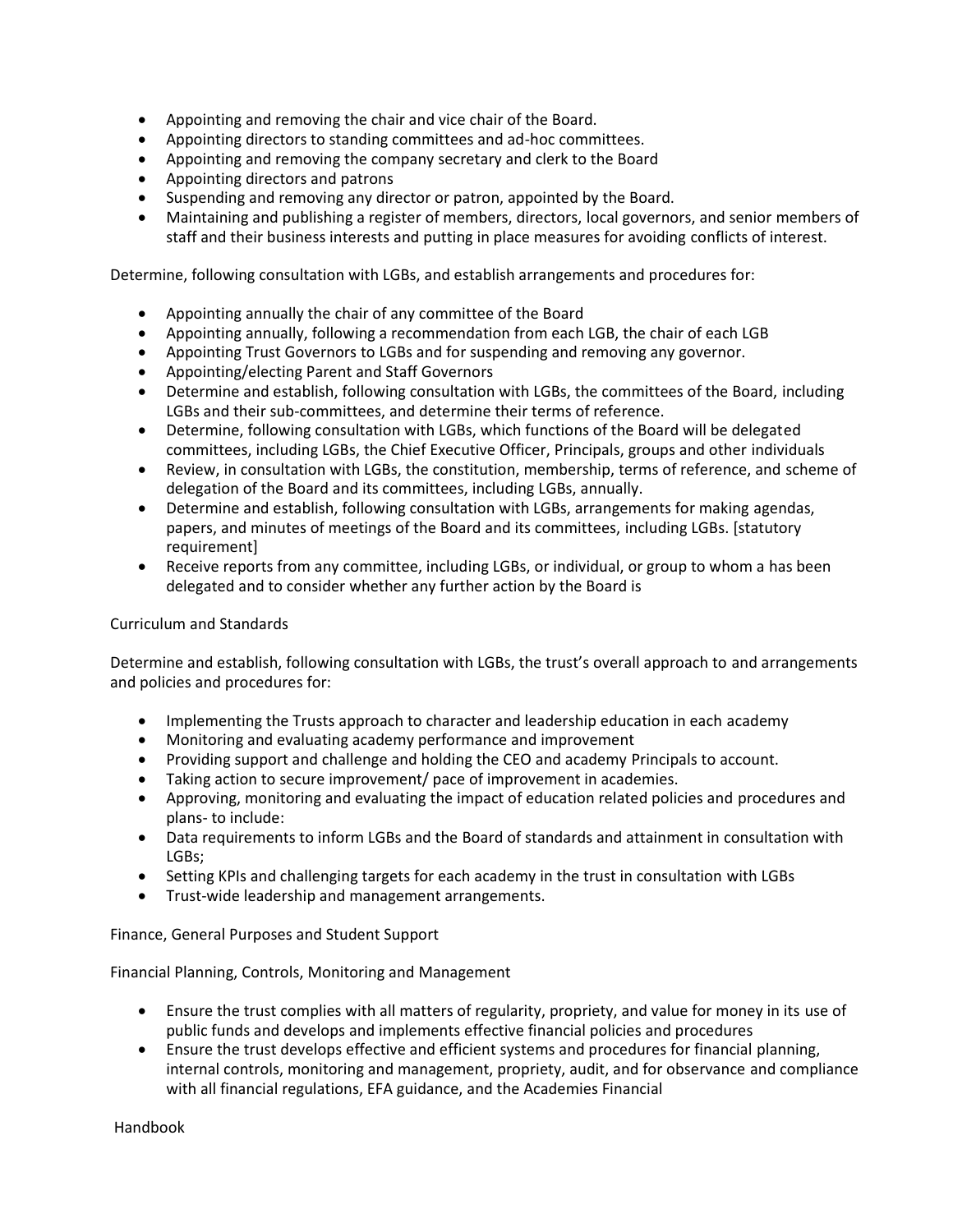- Appoint external auditors: determine internal audit arrangements: determine action to be taken arising from audit reports.
- Determine and establish, following consultation with LGBs, the financial scheme of delegation and financial authorities to the Chief Executive Officer, Chief Finance Officer and Chief Operating Officer
- Determine and establish, following consultation with LGBs, the trust's policies and procedures for:
- Accounting practices
- Asset management
- Audit
- Income
- Ordering goods, works and services
- Authorising payroll and pension decisions
- Managing conflicts of interest
- Gifts and hospitality
- Letting and fees
- Staff severance and compensation payments
- Charging and remissions [statutory policy]
- Determine and establish, following consultation with LGBs, banking arrangements
- Determine, establish, and maintain in consultation with LGBs, a 3-year financial plan and an investment policy and strategy
- Approve all annual returns to the EFA, Companies House and for publication on GST's website
- Determine and establish, in consultation with LGBs, arrangements for the setting and approving of the consolidated budget and individual academy budgets as well as trust-wide services and end of year financial reports
- Receive and consider information regarding the overall financial performance of the trust as well as that of individual academies at least three times per year
- Monitor individual academy budgets and significant virements at least termly
- Establish an appeals mechanism if GAG is pooled
- Monitor pupil admission numbers and forecasts so as to ensure constancy of future income
- Determine and establish, in consultation with LGBs, arrangements for bidding for and allocating capital funding and for allocating funding for the maintenance, improvement, and expansion of the trust's buildings and estate

## Human Resources

- Ensure the trust complies with all legislation and develops and implements sound policies and procedures relating to the recruitment and employment of staff.
- Determine and establish, in consultation with LGBs, arrangements, and a scheme of delegation, for all matters relating to the recruitment and employment of staff to include the development of policies, procedures, and plans:
- To recruit (in compliance with safeguarding requirements), remunerate, retain, performance manage, and develop all staff.
- To establish a central record of recruitment and vetting checks
- To establish trust wide salary, pensions, severance, records, and terms and conditions, policies and procedures.
- For conduct, discipline, capability, grievance procedures. [statutory policy]
- For allegations of abuse against staff procedures. [statutory policy]
- For equalities information and objectives for publication. [statutory policy]
- For accessibility. [statutory policy]
- For industrial relations.
- For workforce succession planning.
- Establish, following consultation with LGBs, a staffing structure for central/ trust wide staff.
- Establish arrangements for the recruitment, appointment, remuneration and performance management of the Chief Executive Officer, the Chief Finance Officer and the Chief Operating Officer